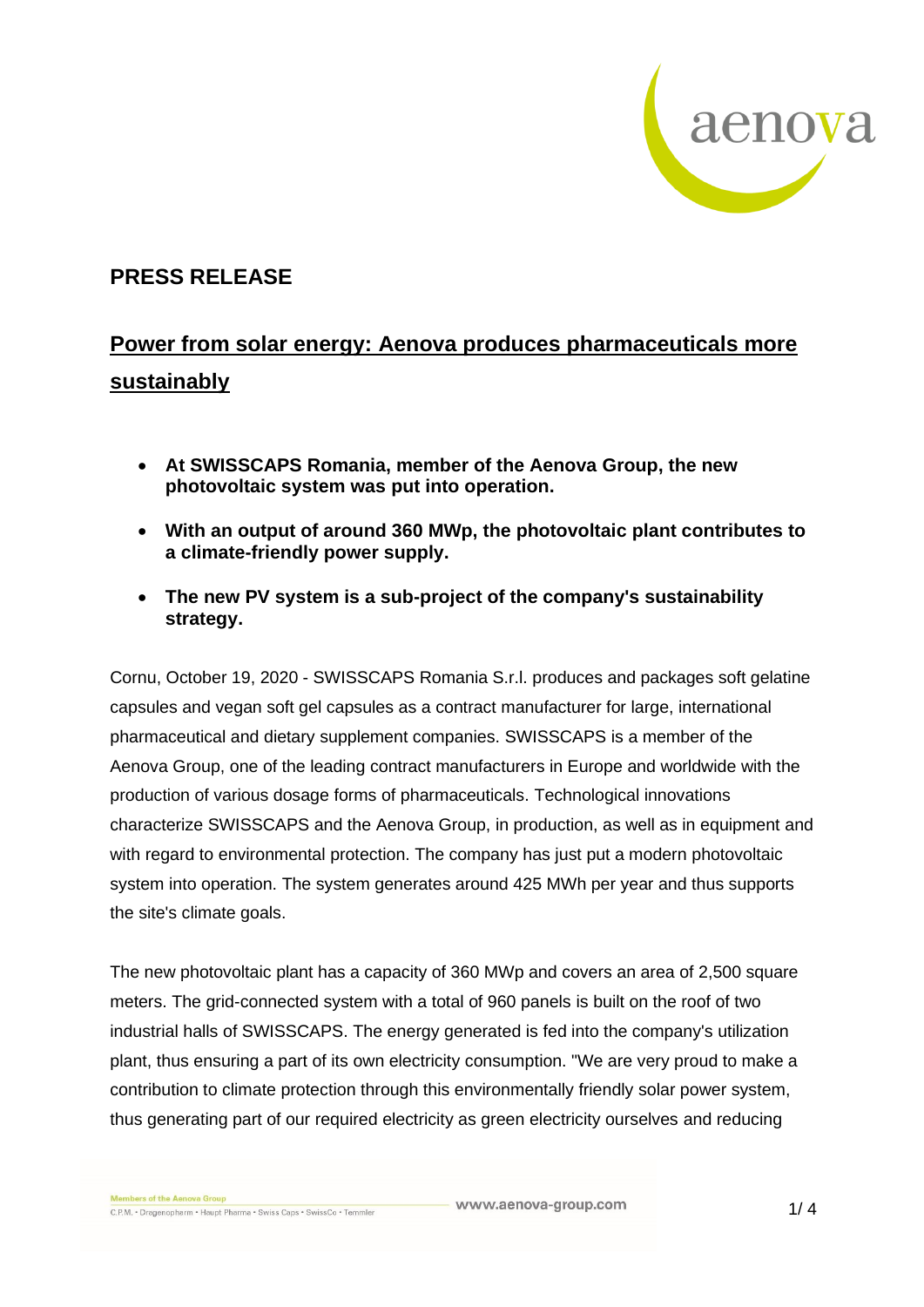

emissions", explains Michael Ammann, Managing Director of SWISSCAPS in Cornu and Senior Vice President of the Business Unit Softgel Capsules at the Aenova Group.

With around 330 employees, SWISSCAPS is one of the major employers in Cornu, Prahova county, and is one of the world's experts in the production of soft gelatine capsules. Along with tablets and hard capsules, these are among the most important oral pharmaceutical dosage forms. At SWISSCAPS, over 7.5 billion soft gelatine capsules leave the production halls every year. The company has many years of experience in the formulation of capsule shells and their filling, has the necessary sophisticated technical equipment and has launched a new generation of vegan softgel capsules.

The photovoltaic system was designed and implemented in close cooperation with the energy service provider ENGIE Romania. ENGIE Romania took over the entire energy efficiency project and also provides services after the installation. "The commitment of ENGIE Romania convinced us and the cooperation turned out very well", Michael Ammann continues.

Decentralized power generation solutions contribute to climate-friendly economic activity. At SWISSCAPS the solar project is a component of the sustainability strategy of the entire Aenova Group. For example, the expansion of the water treatment plant at SWISSCAPS in Cornu will soon be completed. This allows direct discharge into the adjacent water body. The Aenova site in Sisseln, Switzerland, already produces climate neutrally.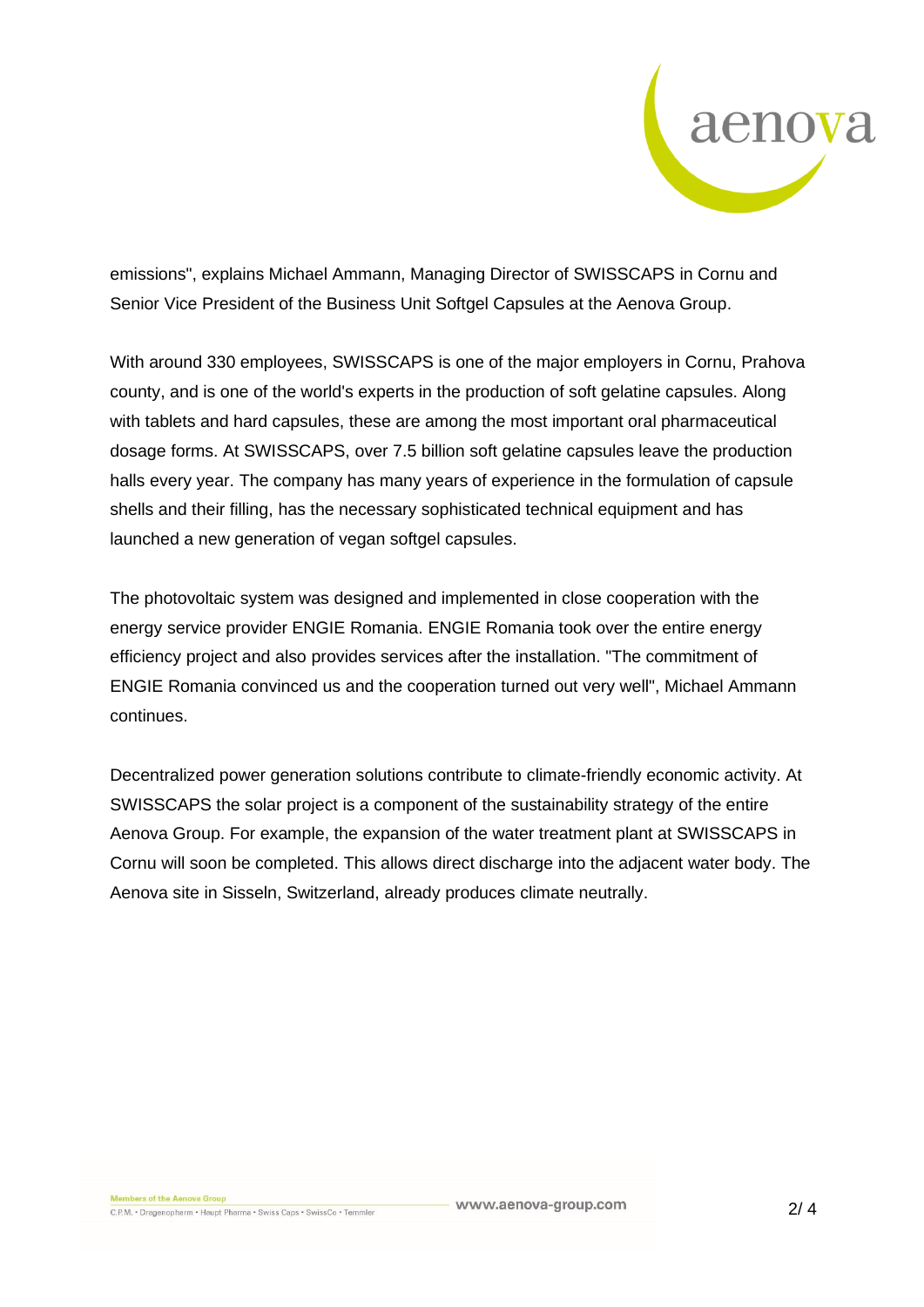



## [Caption:]

SWISSCAPS' new photovoltaic system supports the climate-friendly production of softgel capsules.

#### *Aenova Group*

*The Aenova Group is one of the leading contract manufacturers for the pharmaceutical and healthcare industry. With high quality standards, innovative technologies and reliable delivery reliability Aenova has become the European CDMO market leader for the development and production of all common dosage forms and product groups in the business-to-business sector. The company, headquartered near Munich, operates 15 production facilities and several sales offices in ten countries around the world. More than 4,300 employees contribute to the group's success.*

### **Contact for further inquiries:**

Dr. Susanne Knabe Head of Communications & PR Aenova Holding GmbH Berger Straße 8-10 82319 Starnberg Germany

Mobile: +49 170 22 368 42